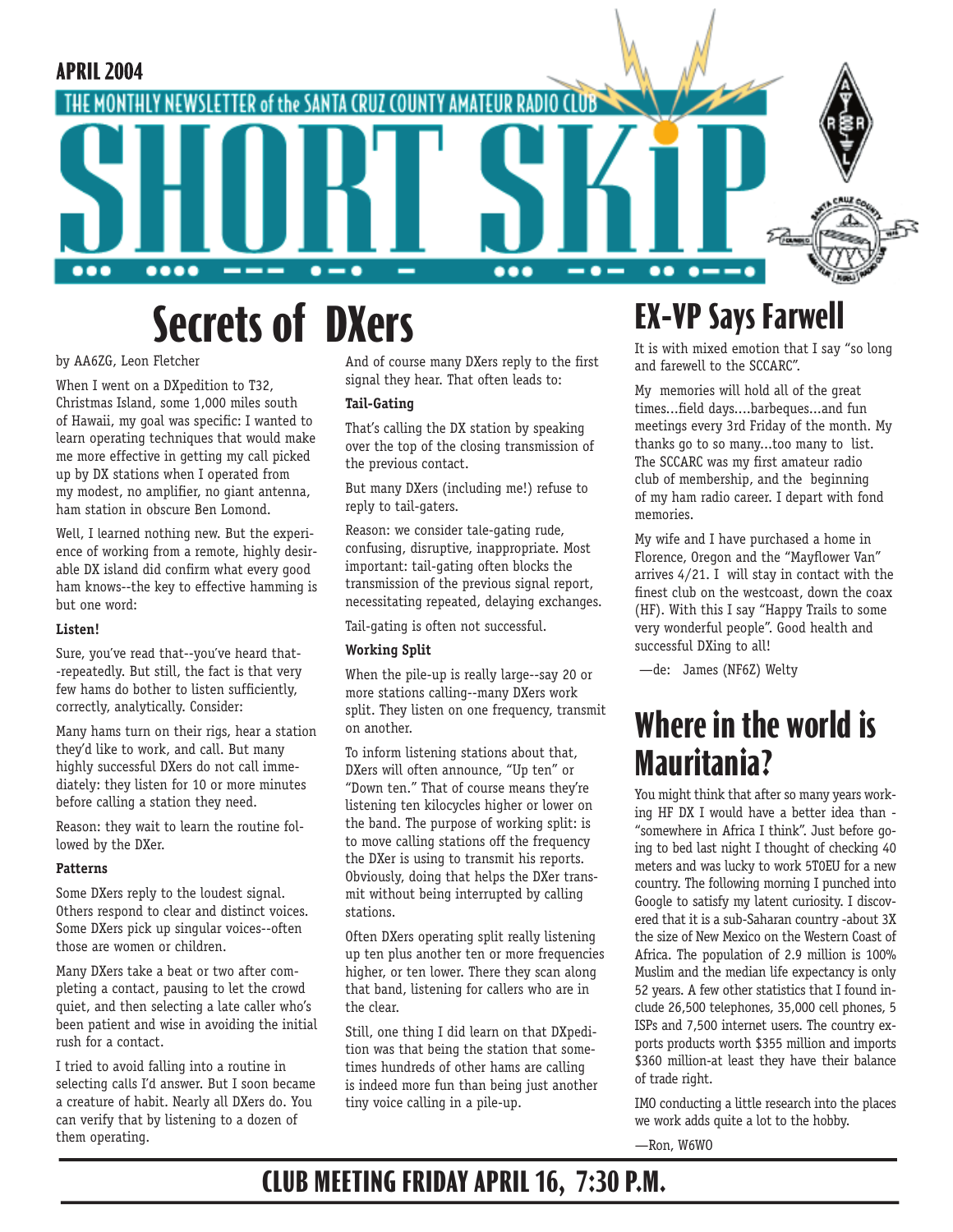

Published 12 times per year. Free to members. *Santa Cruz County Amateur Radio Club, Inc.* Post Office Box 238 Santa Cruz, CA 95061-0238

Editor and Publisher Ron Baldwin, K6EXT (831) 419-1025 K6EXT@fireclay.com Columnist: Art Lee, WF6P Writer: Ron Skelton, W6WO Distribution: Elaine Pennell, KE6FRA



We just got the ARES van back out of the County maintenance garage. They performed the routine service and put on a new exhaust system, a new master cylinder, adjusted all the brakes and bled the lines, changed the engine oil and filter and air filter, etc. And they washed the whole Van for us! Very nice! The Van is in-service and available now, but is soon to have some new radio gear added and may be indisposed for periods while that gear is installed.

We need to update the County's old list, so if you're interested in being listed as being able to be a driver of the Van, please let me know. The more the merrier, as long as you're a good driver. Thanks! It only requires a regular Class C driver's license. The biggest difference is it's much \_taller\_ than a car.

Santa Cruz County operational area ARES activities now have a new website address and domain name of their own: ares.santa-cruz.ca.us

We hope this is an easy name to remember. It's nice to have our own official domain name too, without having to tag along on anybody else's, as we had been doing. The hope is that with continuing feedback from everybody, and eventually linking other local stuff here too (like the SLVARES web stuff, etc.), the new domain will evolve into a more useful adjunct for volunteer emergency communicators throughout our county. —73, Cap KE6AFE

### **The humble electrical outlet is getting an upgrade.**

Excerpted from Mercury News.

If a growing number of electric utilities get their way, people will soon view the ubiquitous wall jack as their high-speed gateway to the Internet. Power companies from San Francisco to North Carolina are exploring how to carry broadband Internet signals over their power lines.

Some utilities -- such as Pacific Gas and Electric -- see an opportunity to steal customers from cable and telephone companies, which provide most broadband hookups.

``You have to at least demonstrate a significant cost-savings over DSL, and I think we can do that,'' said Toby Tyler, director of telecommunications business development for PG&E. ``We're taking a very hard look at it.'' A trial could start this year. If PG&E moves ahead, it would probably sell the service through an Internet provider such as EarthLink, instead of directly to its customers. Other utilities see possible profits in the hundreds of thousands of U.S. homes not served by either cable broadband or DSL -- some in the Bay Area. PG&E has logged speeds as fast as 54 megabits a second in tests, more than 15 times faster than the speediest cable modem service.

### **Short Skip Membership Directory**

This issue of Shortskip was sent to all current 2004 SCCARC members, because it contains our annual membership roster. Congratulations and thanks, we show you as paid up for 2004!

Many of you have NOT opted to receive Shortskip in the postal mail for the duration of your 2004 membership. This will save the club some mailing costs.

If you do NOT receive further issues of Shortskip in the postal mail, but decide you WOULD still like to receive your mailed copy each month, please contact the club secretary, Cap KE6AFE.

If you find you ARE still receiving a copy in the postal mail after this month, but are content and willing to only read it at www.k6bj.org instead, again please contact secretary Cap KE6AFE

Californians will have to wait, if they get BPL at all. PG&E is in the early stages of testing and still has not yet

Many analysts are dismissive of the technology, which they say does not offer distinct advantages over cable or DSL.

Amateur radio operators -- typically hobbyists who use short-wave radios to talk to each other -- are particularly critical of the technology, which they say interferes with their transmissions. In February, the Federal Communications Commission promised to investigate the issue.

UDZAE To Radio \_\_ W Ur cw/fone sigs hrd on. MC  $5.3.979$  et  $0634$ CMT  $on$ 444  $DSE = DRN$ Ur BST RX Super 8 1234235xx. VY 73 es fb 5 Üb Pse QSL via post box BE Moscow, USSR QRA NB Liberta USSR

If you have a interesting QSL card, send me a PDF of it and I will (space permitting) run it in Short Skip. — K6EXT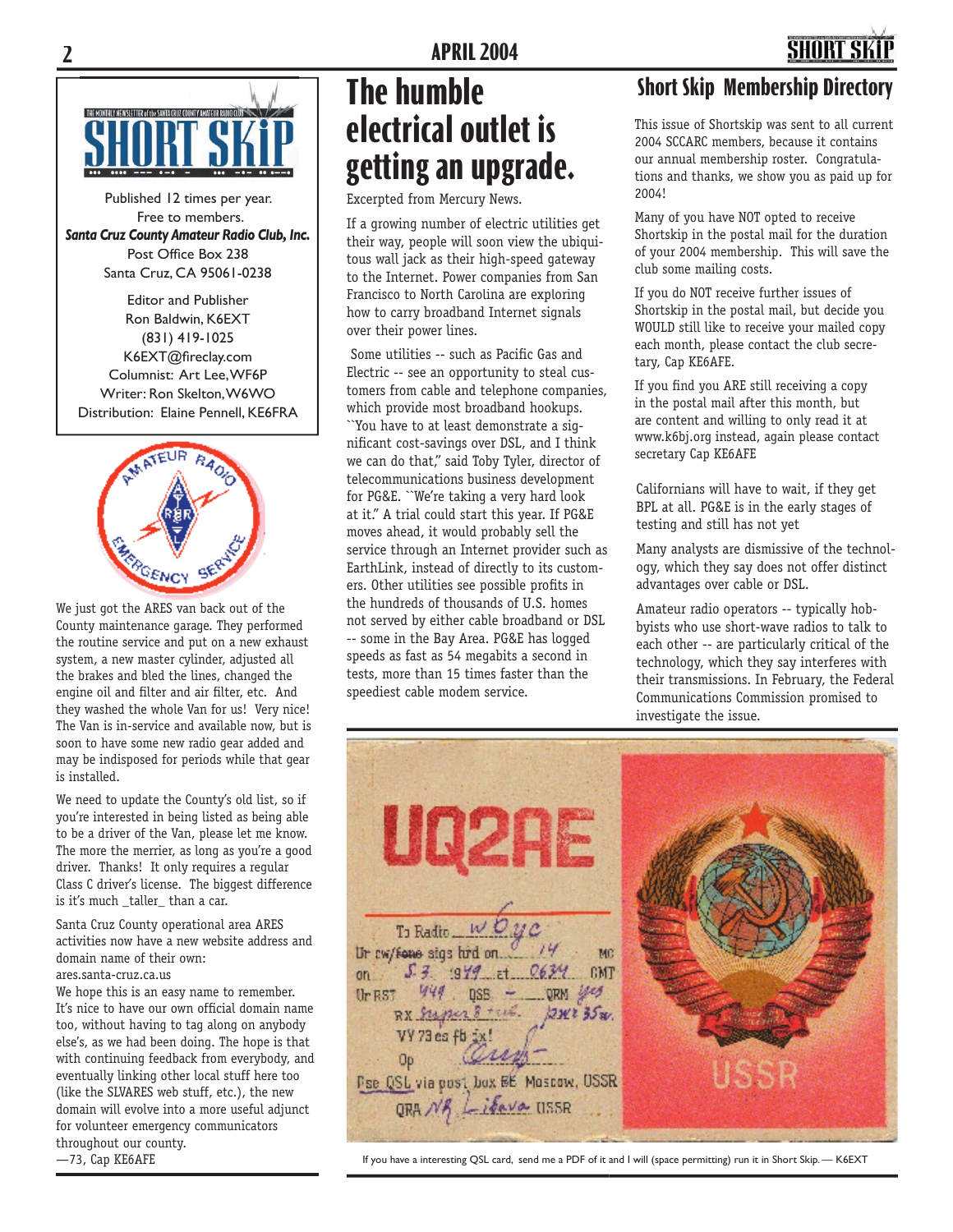## **SHORT SKIL**



The other morning on the Baja Net we had a maritime mobile check in, asking for some help. KF6ZAD was on the sailboat Wandering Star, ten miles off the coast of Mexico near Cabo. He had no wind so was motoring but his engine was almost out of oil. Tommy, KA6OAM, one of our net controllers, came up to offer advice, as the boat was in no immediate danger. Most sailboats have only a small engine for getting in or out of harbors or traveling short distances. Tommy told him to work in closer to land and gave him the name of a nearby port. She suggested he call on Marine VHF to raise someone who would come out and sell him some oil. Boy, when the wind quits and you are on a sailboat, you ain't moving! If you are in a hurry to get somewhere, a boat with two big diesels is the thing to have. (Yes, the next day he was able to procure the needed oil.)

Where are they now? I chanced to meet Lloyd Cabral, AA6T, in the main post office. He is retiring from the telephone company and is in the process of shipping his belongings to his new QTH on the big island, Hilo, Hawaii. He has purchased property there and putting up a couple of towers. I suspect they will be BIG. Lloyd is a Dxer from way back. He already has a car there plus some radio gear, furniture and antennas. In all the years I have known him, I don't believe I have ever worked him on HF. Maybe now I will get the chance. Lloyd is originally from Niles, CA.

I am happy that Leon Fletcher, AA6ZG, is writing for Short Skip again. Leon has much to write about and his many interesting contacts over the years led to a couple of walls full of QST cards. He worked me from W1AW when he was back east. We exchanged QSL cards. He had to do some advanced planning to be scheduled as an Op. Propagation was good then and we had a short QSO on 20 meters.

For the past couple of months I have been plagued with an inop mike switch on my Kenwood 930S. Had to resort to a slide

#### **APRIL 2004 3**

switch on the side of the mike. This was tough when someone was calling me on frequency and it took a while to grab the mike, locate the tiny switch, etc. I finally tore into the mike base, gave the three switches a couple of shots of contact cleaner. Cleared the problem right up. I fought the problem for months and it only took twenty minutes to fix. Oh well.

On March 6th, we lost another club member, Henry Henderson. He was 85. He often attended our club meetings but in the past few years was living at Oak Tree Villa in Scotts Valley. According to the Santa Cruz Sentinel, Hank's interest in ham radio began 1939 when he started as a Short Wave Listener (SWR). He joined the Merchant Marines in 1937 and was inducted into the US Naval Service in 1944 where he served until 1946 as a telegraph operator. He was a student in my radio class at Cabrillo College and a member of our club until 1998.

We had another great club meeting on the 20th. Ron Skelton, W6WO, gave us an informative and interesting presentation of computer modeling of the vertical antenna he constructed. Believe it or not, he even handed out a 20 question quiz at the end of the evening! Nice job, Ron.

### **The 2004 West Coast Space Symposium**

Presented by Project OSCAR and The College of San Mateo April 24, 2004 - College of San Mateo, San Mateo, CA

Topics Include

*Antenna Range Demonstration An Introduction to Low Earth Orbit (LEO) Satellites Precision Time and Frequency Measurement Satellite Tracking Amateur Nanosatellites Cal Poly Cubesats (Students and Mentors) Project Eagle CanBus and Sensors Small Satellites, History and Future Directions Antenna Measurement Roundup "Ask the Experts" Roundtable* Donation: \$10 Students: \$5 includes lunch

and parking. Project OSCAR is a 501(c) nonprofit corporation.

Antenna Range Demonstration Begins at 8:00am. Presentations start promptly at 10:00am

Additional information:

http: www.ProjectOSCAR.net //

# **Wireless Community & Mobile User Conference**

There is a very interesting conference scheduled June 2-4 at Cal State U Montery Bay (CSUMB) , called Wireless Community&Mobile User Conference

Check out: http://wetec.csumb.edu/ WeTEC\_conference-reg.htm

For the ham radio operator, it offers a great horizon opening learning experience. Now you can open up those ham band WI FI networks with confidence and ease.

(There are calls for presentations on the WETEC website)

Perhaps there are others within the ham community who could be presenters...

There is a lot offered of value to the technically minded ham operator, and those wanting to diversify their skillset in today's challenging employment environment.

Registration discounts if done before May 21. Group Registration discounts for non profit groups (maybe ham clubs) --Check with Conf Registration folks.

73, DX, de Pat, AA6EG

aa6eg@hotmail.com (831) 601-8617

## **TRANSISTOR —ONE**